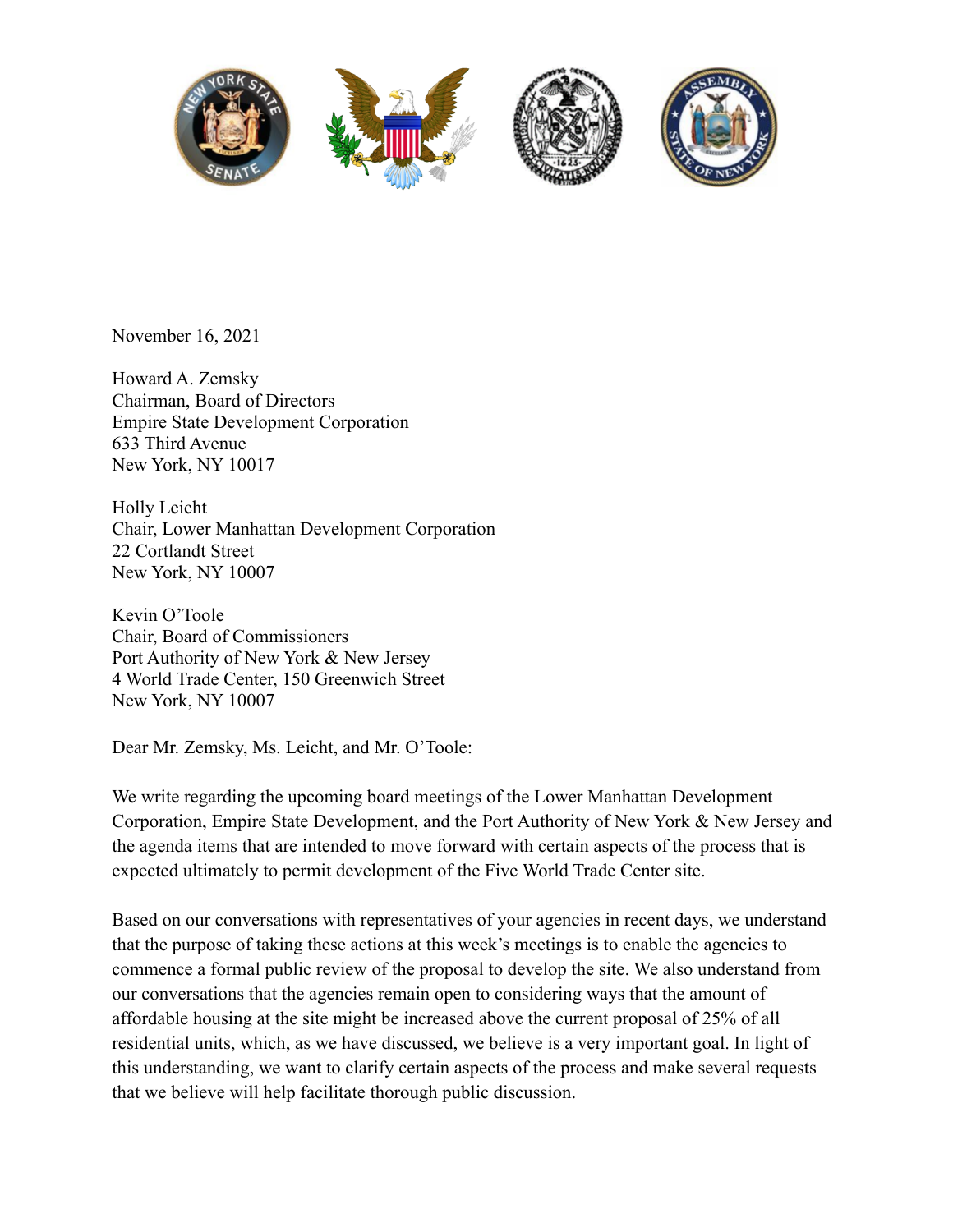First, some concern has arisen among some of our constituents that the board meetings this week will precipitate an immediate commencement of a public comment period that will then conclude over the holidays. We ask that you confirm when you plan to begin any required formal public comment on the proposal and what the duration of the comment period(s) will be. In any case, we request that no required public comment period close before February 15, 2022.

Second, we request that the respective boards refrain from adopting any restrictive building guidelines at this week's meetings that would limit residential affordability. Specifically, there is some concern that the "mixed-use design guidelines" included in the proposed General Project Plan modifications, and written with input from the designated developer, which are on the agenda at this week's board meetings might prefigure the proposed building's design in a way that restricts options to provide more affordable housing. We ask that the boards take no steps this week that have this effect, and at minimum if guidelines must be adopted, they should allow for a broader range of building designs in this specific proposal.

Finally, while we are aware that the majority of LMDC's funding has already been allocated for specific purposes, we note that there appears to be an item on the agenda this week that would amend the Final Action Plan and redirect an additional sum to affordable housing. While we understand that this particular allocation may be part of an agreement with the City of New York to provide funds for improvements at New York City Housing Authority developments, we urge you to preserve any other remaining LMDC funding that has not been allocated and to begin to consider any such funding as a potential resource to increase affordability at Five Word Trade Center. In connection with this request, we ask that you provide an accounting of what funds remain available to the LMDC and how they are currently expected to be expended. As you know, we also have other outstanding requests for information regarding the financial aspects of the Five World Trade Center proposal that we hope you will address in the very near future.

Five World Trade Center represents a significant opportunity to build affordable housing in a community that has lost so much of it in the last two decades. We share your desire to make progress in completing the entire complex and we appreciate your agencies' partnership in working towards this goal. We also appreciate your willingness to explore the possibility of increasing affordability at the site, and to participate in the November 30th public forum we will hold on this issue. We expect that this will be a productive session where the public can learn more about your plans, and some of our local community activists will have the opportunity to share their ideas for expanding affordability.